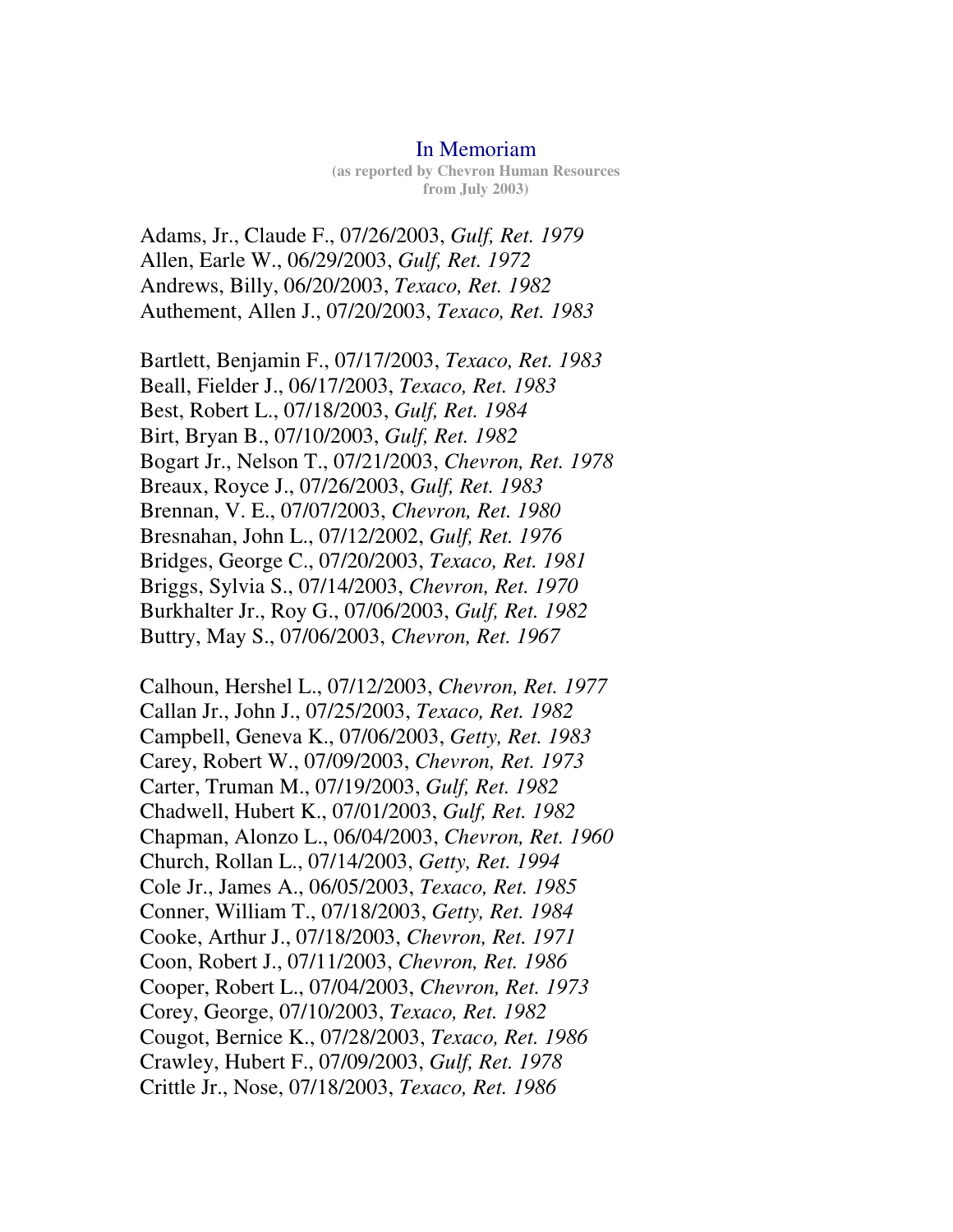Cruz-Rivera, Herminio, 05/31/2003, *Chevron, Ret. 1983* 

Daniels, Jack W., 07/06/2003, *Texaco, Ret. 1984*  Darlington, Albert A., 07/24/2002, *Caltex, Ret. 1978*  Daugherty, Royal C., 07/11/2003, *Gulf, Ret. 1971*  Dawson, Patricia, 06/20/2003, *Texaco, Ret. 1984*  Denton, Edna L., 07/10/2003, *Texaco, Ret. 1980*  Depaz, Domingo T., 06/30/2003 *Texaco, Ret. 1979*  Distaso, Mary A., 07/30/2003, *Chevron, Ret. 1971*  Domingue, Amelca A., 07/09/2003, *Texaco, Ret. 1986* 

Edgerton, Francis C., 07/13/2003, *Gulf, Ret. 1981*  Escallon, Marion S., 07/18/2003, *Texaco, Ret. 1977*  Estell, George B., 07/13/2003, *Getty, Ret. 1984*  Ethridge, June R., 07/15/2003, *Texaco, Ret. 1994*  Evans, Stanton L., 07/08/2003, *Gulf, Ret. 1981*  Evans, William C., 07/27/2003, *Gulf, Ret. 1984* 

Ferris, Roy K., 07/15/2003, *Chevron, Ret. 1974*  Flynn, Ralph M., 07/14/2003, *Texaco, Ret. 1976*  Fortin, Vincent D., 06/30/2003, *Texaco, Ret. 1985* 

Gardner, L. E., 07/26/2003, *Chevron, Ret. 1986*  Gaskill, Billie B., 06/19/2003, *Texaco, Ret. 1985*  Gaynor, George H., 07/09/2003, *Texaco, Ret. 1970*  Givens, Harold E., 07/06/2003, *Chevron, Ret. 1967*  Glochau Jr., William, 07/23/2003, *Chevron, Ret. 1977*  Gorski, Stanley P., 06/25/2003, *Texaco, Ret. 1980*  Gressett, Thomas W., 07/03/2003, *Chevron, Ret. 1975*  Griffin Jr., Walter M., 07/03/2003, *Texaco, Ret. 1989* 

Harris, Lloyd, 07/14/2003, *Getty, Ret. 1986*  Harrison, Nicholas H., 07/22/2003, *Gulf, Ret. 1986*  Harwick, Keith H., 07/08/2003, *Getty, Ret. 1981*  Hasenbein, Howard G., 07/28/2003, *Texaco, Ret. 1976*  Hawkins, Ethel B., 07/20/2003, *Chevron, Ret. 1972*  Haynes, John O., 07/05/2003, *Gulf, Ret. 1982*  Headley Jr., Charles L., 07/09/2003, *Getty, Ret. 1982*  Heberle, Irvin L., 07/04/2003, *Gulf, Ret. 1973*  Henry, Keith D., 07/09/2003, *Gulf, Ret. 1983*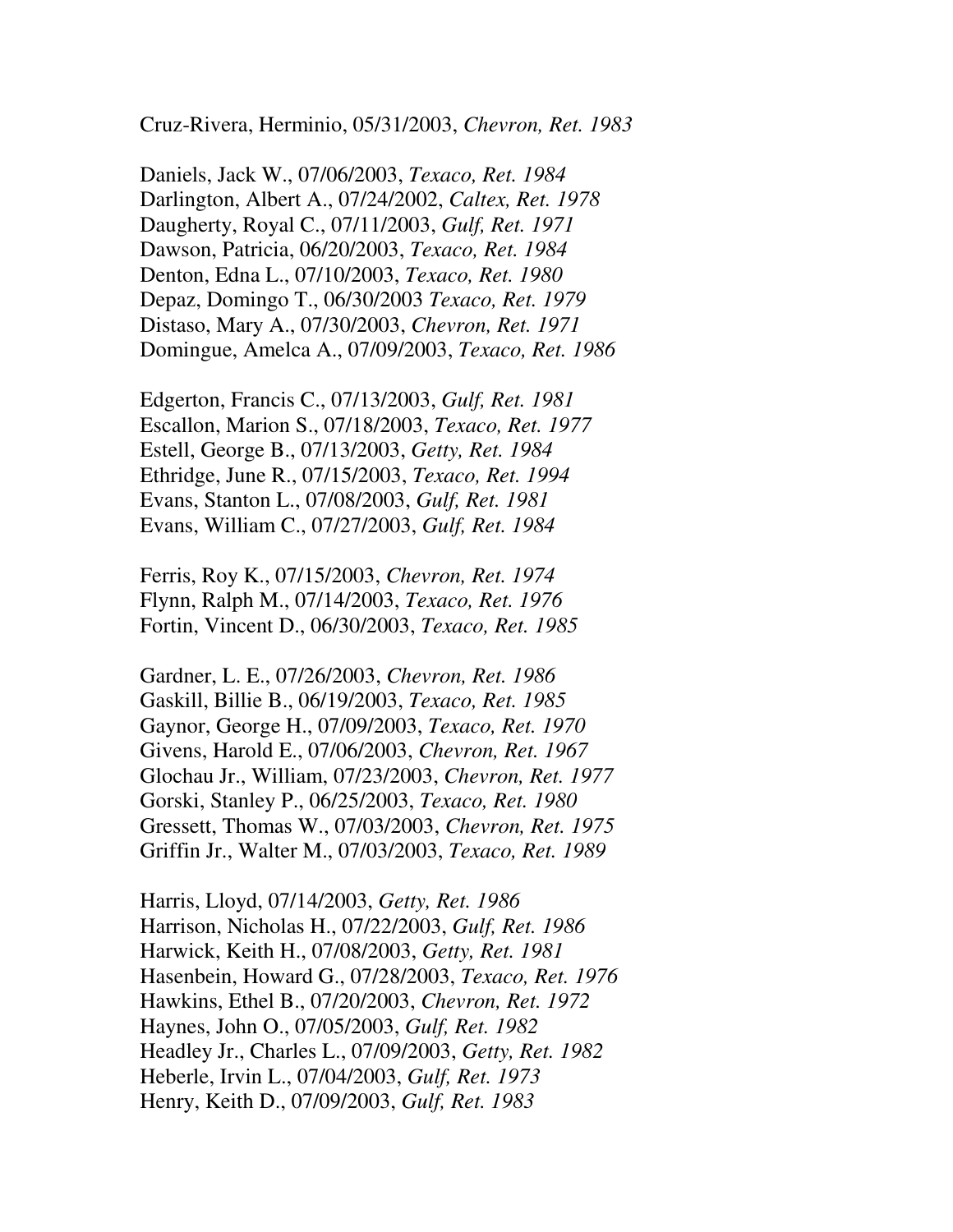Hinkle, Jimmie D., 07/03/2003, *Gulf, Ret. 1993*  Hood, Allen M., 07/16/2003, *Chevron, Ret. 1977*  Hopkins, Walker L., 07/06/2003, *Texaco, Ret. 1991*  Horvath, Stephen E., 07/06/2003, *Gulf, Ret. 1981*  Huff, Henry H., 07/03/2003, *Chevron, Ret. 1981*  Hunter, George F., 07/05/2003, *Chevron, Ret. 1978* 

Irwin, Donald J., 07/17/2003, *Getty, Ret. 1977* 

Jackson, Frank B., 07/12/2003, *Gulf, Ret. 1977*  James, Norval Keith, 06/28/2003, *Amoseas, Ret. 1988*  James, Sam E., 07/21/2003, *Texaco, Ret. 1981*  Johnson, Lloyd F., 07/26/2003, *Gulf, Ret. 1981*  Johnston, Donald D., 07/08/2003, *Texaco, Ret. 1974* 

Kadish, Stanley A., 07/17/2003, *Gulf, Ret. 1980*  Kloeppel, Charles J., 07/26/2003, *Chevron, Ret. 1989*  Koelsch, Kenneth D., 07/10/2003, *Getty, Ret. 1980*  Koepke, Elizabeth J., 07/28/2003, *Gulf, Ret. 1979*  Kromer, George W., 07/25/2003, *Gulf, Ret. 1975*  Kurzrock, William W., 05/06/2003, *Gulf, Ret. 1978* 

Leuze, Lawrence L., 07/19/2003, *Chevron, Ret. 1977*  Leviness, John R., 07/28/2003, *Texaco, Ret. 1966*  Logan, Robert W., 07/17/2003, *Chevron, Ret. 1992*  Loggins Jr., John C., 06/30/2003, *Texaco, Ret. 1986*  Love, George H., 06/22/2003, *Texaco, Ret. 1980* 

Mabe, James E., 06/29/2003, *Chevron, Ret. 1990*  Maloney, Mary E., 06/25/2003, *Gulf, Ret. 1974*  Marler, Charleston L., 07/21/2003, *Gulf, Ret. 1976*  Masters, R. W., 06/25/2003, *Chevron, Ret. 1968*  Mays, Leona C., 07/21/2003, *Chevron, Ret. 1999*  Mc George, Tommy G., 07/19/2003, *Gulf, Ret. 1983*  McIntyre, C. H., 06/10/2003, *Chevron, Ret. 1978*  Messina, Lawrence J., 06/20/2003, *Gulf, Ret. 1979*  Miller, Robert L., 07/13/2003, *Chevron, Ret. 1977*  Mitchell, Ernest, 06/01/2003, *Texaco, Ret. 1978*  Moore, William O., 07/18/2003, *Texaco, Ret. 1989*  Moss, Gloyd R., 07/05/2003, *Texaco, Ret. 1973*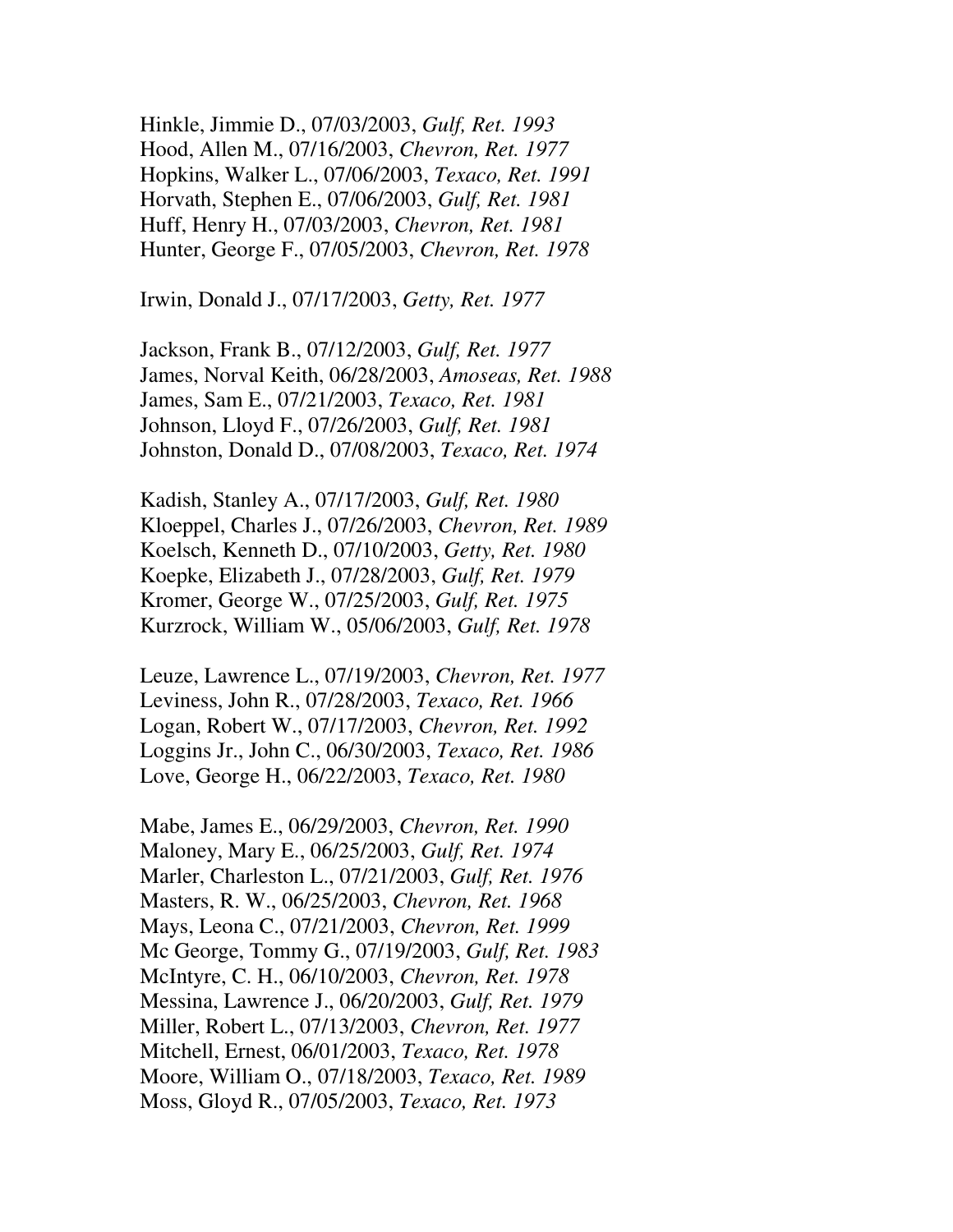Mott, Harold A., 07/22/2003, *Chevron, Ret. 1981* 

Noda, R., 07/08/2003, *Chevron, Ret. 1981* 

Olsen, Randolph M., 06/26/2003, *Gulf, Ret. 1977*  Olson, Albert C., 07/28/2003, *Texaco, Ret. 1975*  Owen, Mildred H., 07/14/2003, *Texaco, Ret. 1983* 

Parker, Ernie V., 07/17/2003, *Texaco, Ret. 1977*  Patrick, Lou G., 07/05/2003, *Gulf, Ret. 1982*  Pedone, Joseph I., 07/05/2003, *Chevron, Ret. 1971*  Prickett, Willene C., 07/18/2003, *Chevron, Ret. 1990*  Pyland, David G., 07/12/2003, *Gulf, Ret. 1992* 

Raab, Mary L., 07/13/2003, *Getty, Ret. 1973*  Ranne, C. E., 06/29/2003, *Chevron, Ret. 1982*  Reeder, Raymond R., 07/05/2003, *Getty, Ret. 1986*  Rehling, Emmitt A., 06/29/2003, *Texaco, Ret. 1979*  Reynolds, William R., 07/26/2003, *Getty, Ret. 1982*  Ricciardelli, Louis R., 07/02/2003, *Gulf, Ret. 1983*  Risher, James C., 06/04/2003, *Texaco, Ret. 1971*  Risoldi, Dominick, 06/30/2003, *Chevron, Ret. 1989*  Roberts, John W., 07/04/2003, *Chevron, Ret. 1977*  Rowin, John T., 07/06/2003, *Gulf, Ret. 1983*  Rynkievich, Mitchell R., 07/03/2003, *Gulf, Ret. 1970* 

Sage, Leslie, 07/31/2003, *Getty, Ret. 1966*  Sanders, E. M., 07/06/2003, *Chevron, Ret. 1982*  Sanders, Wilbur H., 07/26/2003, *Texaco, Ret. 1979*  Santana, Frank O., 07/24/2003, *Texaco, Ret. 1987*  Schmidt, G. F., 06/15/2003, *Gulf, Ret. 1974*  Seaman, Roy L., 07/28/2003, *Texaco, Ret. 1985*  Silver, William E., 07/13/2003, *Texaco, Ret. 1975*  Simms, Jewell H., 06/27/2003, *Gulf, Ret. 1965*  Simon, Dudley, 07/30/2003, *Gulf, Ret. 1981*  Slate, Fred J., 07/27/2003, *Gulf, Ret. 1986*  Smarinsky, Donald G., 07/05/2003, *Gulf, Ret. 1980*  Smith, Isaac B., 07/15/2003, *Texaco, Ret. 1969*  Smith, Joel W., 07/13/2003, *Gulf, Ret. 1961*  Smith, Michele V., 05/27/2003, *Getty, Ret. 1978*